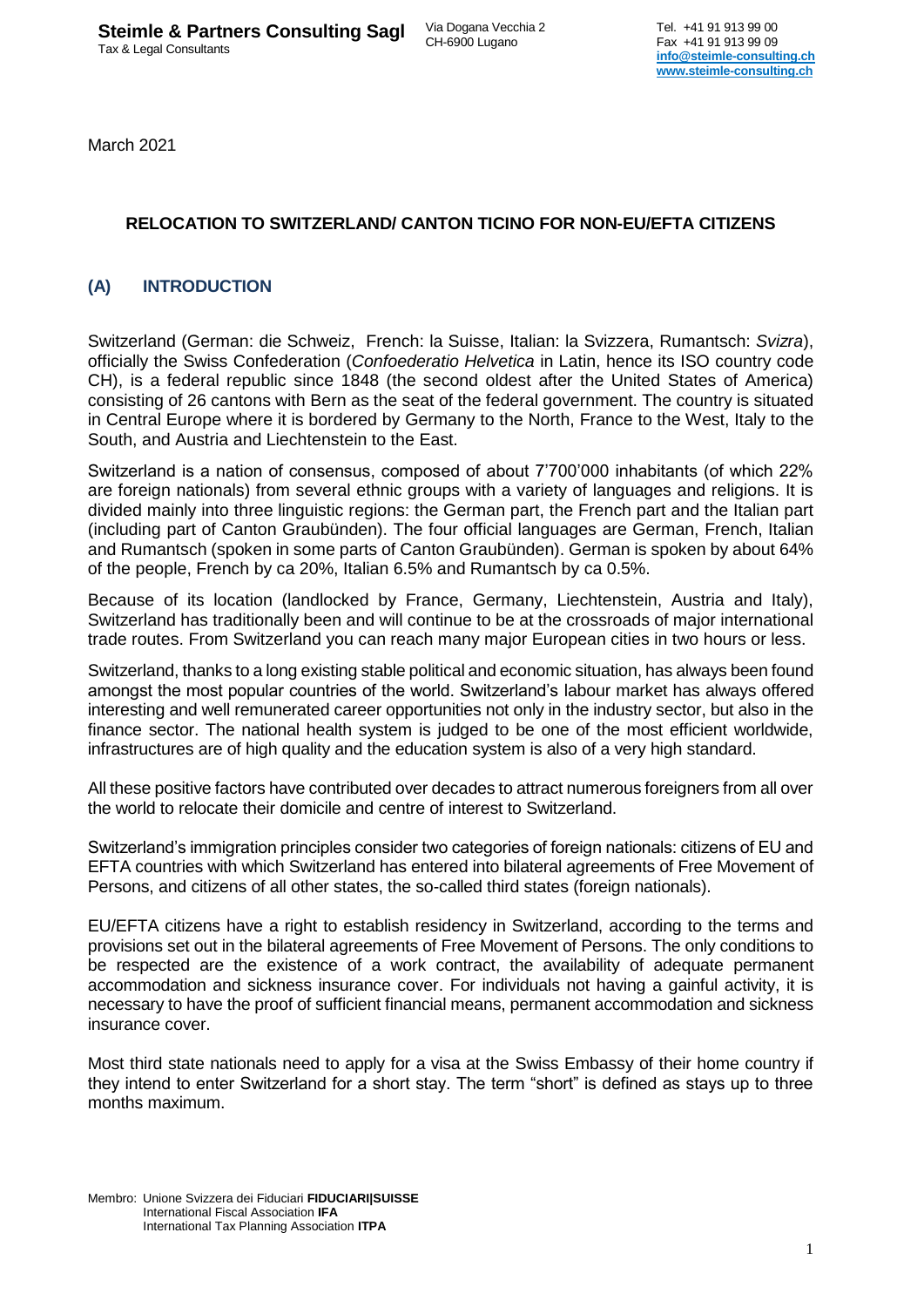Whereas there are exceptions for short stays without lucrative activity, foreign nationals intending to take up a lucrative activity must in any case apply and obtain a work permit before entering Switzerland.

Visas/permits for stays of more than three months are required in any case for any third state national, whether or not be or she has a lucrative activity.

For further details and in-depth information, please consult the State Secretariat for Migration SEM, website [www.sem.admin.ch](http://www.sem.admin.ch/) .

# **(B) PROCEDURE AND TYPES OF PERMITS**

## **1. Procedure**

### Preliminary remarks

On January 1, 2019, the new Swiss Foreign Nationals and Integration Act (FNIA), previously known as the Foreign Nationals Act (FNA), as well s the amended Ordinance on Admission, Residence and Employment (AREO) entered into force, with the aim to reinforce the integration of foreigners from different points of view, as specified in article 58a Integration Criteria respectively in the amended Ordinance (AREO).

The criteria for admittance are contained in the Federal Act on Foreign Nationals and Integration (FNIA), Chapter 4, and in the Decree on Admittance, Residence and Employment (AREO), Chapter 2. They are explained in further detail in the directives on the implementation of the Foreign Nationals Act and Integration.

Any third state national wanting to enter Switzerland in order to carry out a lucrative activity, regardless of the duration of stay, must be in possession of an adequate permit.

Applications for stays exceeding the three months period or validity of a visa with or without exercising lucrative activity (rentiers) must be approved by both cantonal and federal competent authorities for immigration.

Basically, the following important distinction applies:

- Foreign nationals subject to obligatory visa requirement: a foreign national subject to obligatory visa requirement from the first day of entry to Switzerland, whether rentier or with a lucrative activity, has to present a request for a visa at the Swiss Diplomatic Representation of his/her home country. In the case where this type of foreign national subsequently wants to apply for a residence permit, he/she has to submit his/her application to the Swiss Diplomatic Representation of his/her home country before the validity of his/her visa has elapsed. The foreigner is obliged to leave Switzerland according to the validity of his/her visa and to await abroad the decision of the competent authorities. The application for a residence permit will be carefully and thoroughly examined by both cantonal and federal authorities who will eventually either grant or deny the permit.
- Foreign nationals who are not subject to obligatory visa requirements (for example: USA, Canada, Australia) : a foreign national without the obligatory visa requirement from the first day of entry into Switzerland without lucrative activity, and thus having the right to stay in Switzerland up to three months, can submit an application for a long term visa for a residence permit directly to the competent cantonal authorities.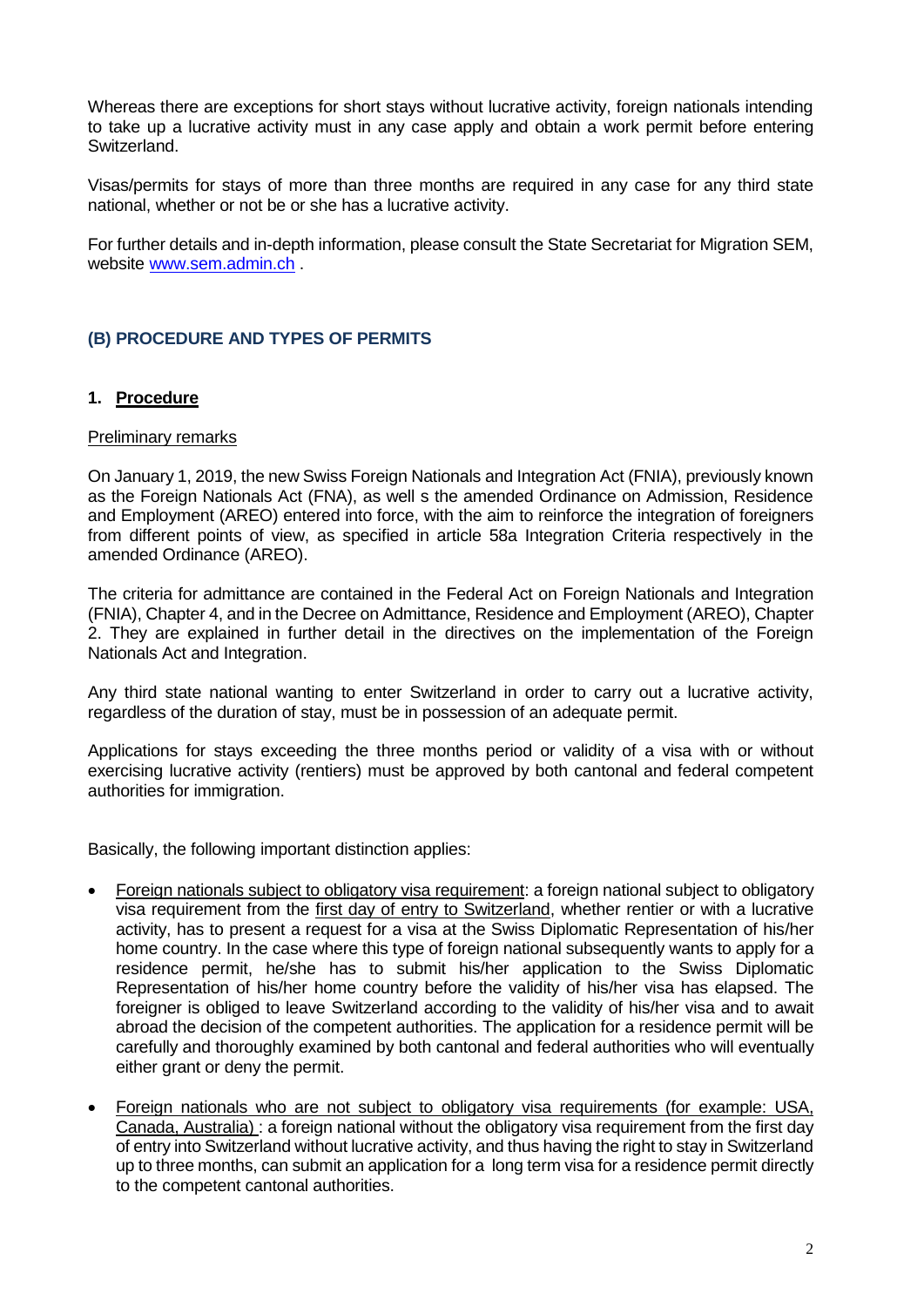In cases where such a foreigner has already entered Switzerland, the competent cantonal authority might authorize him/her to remain on Swiss territory until a definitive decision will be pronounced.

The Ticino immigration authority recommends however that an application for a long-term visa, that is to say a residence permit B, should always be made at the Swiss diplomatic representation of the home country. The representatives of the Swiss diplomatic representations will give adequate and detailed information and advice regarding the procedures and documents to be submitted.

For further details and in-depth information, please consult the State Secretariat for Migration, website [www.sem.admin.ch](http://www.sem.admin.ch/) , visa sections.

# **2. Types of permits**

## **Permit B (residence permit – article 33 FNIA)**

Resident foreign nationals are foreign nationals who are resident in Switzerland for a longer period of time for a certain purpose with or without gainful employment.

As a rule, the period of validity of residence permits for third-country nationals is limited to one year when the permit is granted for the first time. First-time permits for gainful employment may only be issued within the limits of the ceilings and in compliance with Art. 20 of the FNIA. Once a permit has been granted, it is normally renewed every year unless there are reasons against a renewal, such as criminal offences, dependence on social security or the labour market. A legal entitlement to the renewal of an annual permit only exists in certain cases. In practice, an annual permit is normally renewed as long as its holder is able to draw a daily allowance from the unemployment insurance. In such cases, however, the holder is not actually entitled to a renewal of the permit.

### **Permit C (settlement/domicile permit – article 34 FNIA)**

Settled foreign nationals are foreign nationals who have been granted a settlement/permanent residence permit after five or ten years of regular and uninterrupted residence in Switzerland. The State Secretariat of Migration SEM fixes the earliest date from which the competent national authorities may grant settlement permits.

As a rule, third-country nationals are in a position to be granted a settlement permit after 10 years 'of regular and uninterrupted residence in Switzerland. US and Canadian nationals are subject to a special regulation. However, third-country nationals have no legal entitlement to settlement/permanent residence permits. Apart from the provisions of settlement treaties, such a claim can only be derived from Articles 42–43 and from Article 34 of the FNIA. Persons who hold a settlement/permanent residence permit are no longer subject to the Limitation Regulation, are free to choose their employers, and are no longer taxed at source.

### **Permit L (short-term residence permit – article 32 FNIA)**

Short-term residents are foreign nationals who are resident in Switzerland for a limited period of time – usually less than a year – for a certain purpose with or without gainful employment.

Third-country nationals can be granted a short-term residence permit for a stay of up to one year, provided the quota of the number of third-country nationals staying in Switzerland has not been met. This is fixed annually by the Federal Council. The period of validity of the permit is identical to the term of the employment contract. In exceptional cases, this permit can be extended to an overall duration of no more than 24 months if the holder works for the same employer throughout this time. Time spent in Switzerland for a basic or advanced traineeship is also considered short-term residence. Permits issued to foreigners who are gainfully employed for a total of no more than four months within one calendar year are not subject to the quota regulation.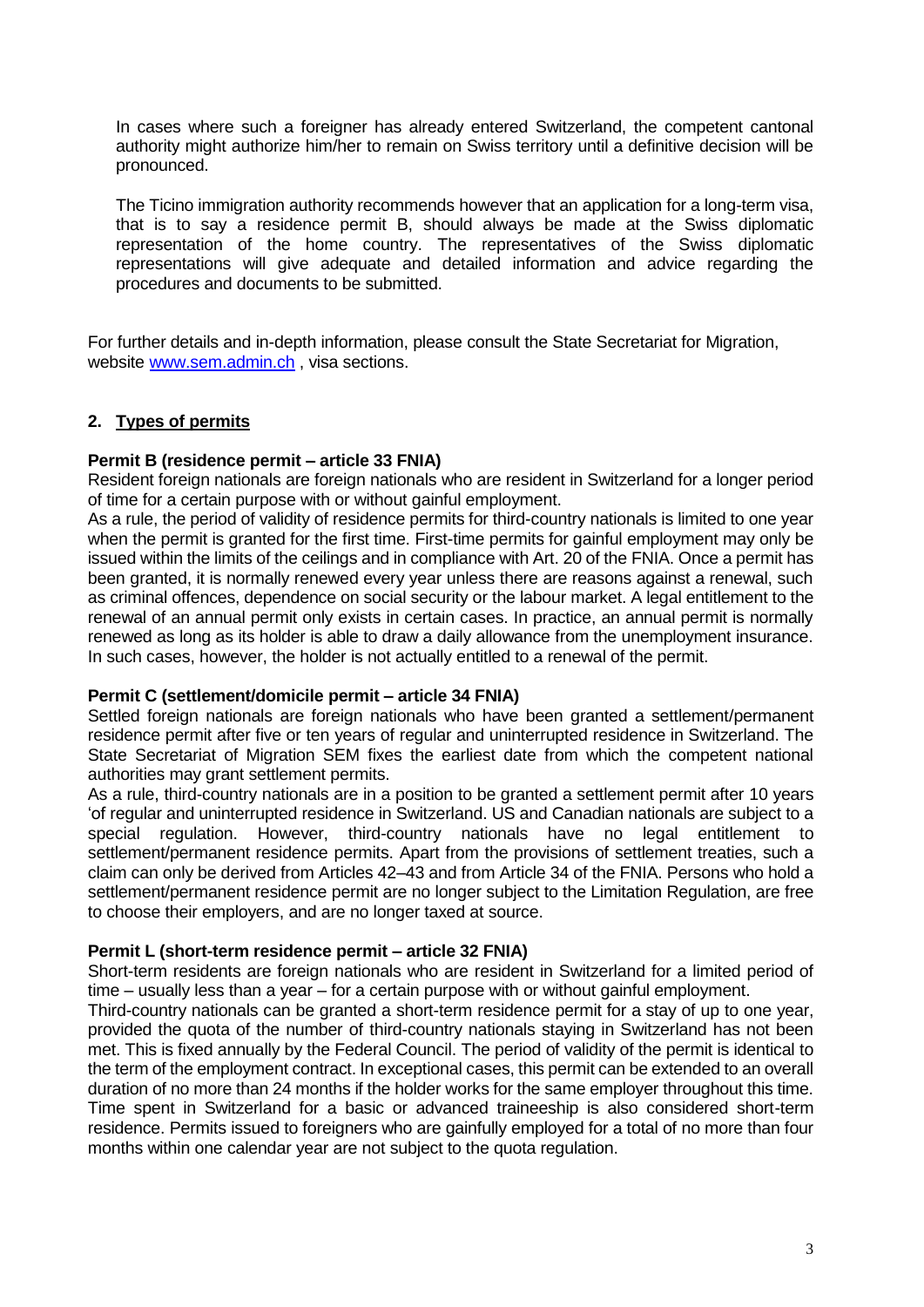Trainees are also eligible for a short-term residence permit. In their case, the period of validity is limited to one year; in exceptional circumstances, the period of validity may be extended by a further six months.

Trainees are persons who are aged 18-30, have completed their occupational training, and want to undergo some advanced occupational or linguistic training in the context of gainful employment in Switzerland. Trainees are subject to special rules, which have been laid down in special treaties. Thus, they are subject to special quotas. The legal provisions concerning national priority are not applicable to them.

Other types of permits are:

- [Permit Ci \(residence permit with gainful employment for members of the families of](http://www.bfm.admin.ch/content/bfm/en/home/themen/aufenthalt/nicht_eu_efta/ausweis_ci__aufenthalt_erwerb.html)  intergovernmental organizations [and for members of foreign diplomatic representations\)](http://www.bfm.admin.ch/content/bfm/en/home/themen/aufenthalt/nicht_eu_efta/ausweis_ci__aufenthalt_erwerb.html)
- [Permit G \(cross-border commuter permit\)](http://www.bfm.admin.ch/content/bfm/en/home/themen/aufenthalt/nicht_eu_efta/ausweis_g__grenzgaengerbewilligung.html)
- [Permit L \(short-term residence permit\)](http://www.bfm.admin.ch/content/bfm/en/home/themen/aufenthalt/nicht_eu_efta/ausweis_l__kurzaufenthaltsbewilligung.html)
- [Permit F \(provisionally admitted foreigners\)](http://www.bfm.admin.ch/content/bfm/en/home/themen/aufenthalt/nicht_eu_efta/ausweis_f__vorlaeufig.html)
- [Permit N \(permit for asylum-seekers\)](http://www.bfm.admin.ch/content/bfm/en/home/themen/aufenthalt/nicht_eu_efta/ausweis_n__asylsuchende.html)
- [Permit S \(people in need of protection\)](http://www.bfm.admin.ch/content/bfm/en/home/themen/aufenthalt/nicht_eu_efta/ausweis_s__schutzbeduerftige.html)

# **(C) LEGAL BASIS**

## **1. Third state nationals with lucrative activity**

By decree of the Federal Council, workers from all other states – third states, as they are referred to – are admitted in limited numbers (yearly established contingencies) to the labour market in Switzerland, if they are well qualified. Experience has shown that this category of workers has a better chance of professional and social integration than less qualified persons. Their admission to the Swiss labour market is subordinated to Switzerland's economic interests and labour market opportunities.

The criteria for admittance are contained in the FNIA and in the Decree on Admittance, Residence and Employment (VZAE). They are explained in further detail in the directives on the implementation of the FNIA.

## **Priority**

## (Art. 21 FNIA)

Third-state nationals may only be admitted if a person cannot be recruited from the labour market of Switzerland or another EU/EFTA member state. Swiss citizens, foreign nationals with a longterm residence permit or a residence permit allowing employment, as well as all citizens from those countries with which Switzerland has concluded the Free Movement of Persons Agreement (at present, the EU and EFTA states) are given priority. Employers must prove that they have not been able to recruit a suitable employee from this priority category, despite intensive efforts.

### **Salary/terms and conditions of employment customary in the region and in the trade** (Art. 22 FNIA)

The salary, social security contributions and the terms of employment for foreign workers must be in accordance with conditions customary to the region and the particular sector. Some sectors and trades lay down these conditions in a collective labour agreement which is legally binding either on a national or, at least, cantonal level.

When applications are submitted from trades that do not have a collective labour agreement, the Swiss authorities usually request information directly from the employers' and employees' associations on the terms customary in a particular sector. By examining the salary rates and terms of employment beforehand, the authorities can ensure that foreign workers are not exploited and that Swiss workers are protected against wage dumping.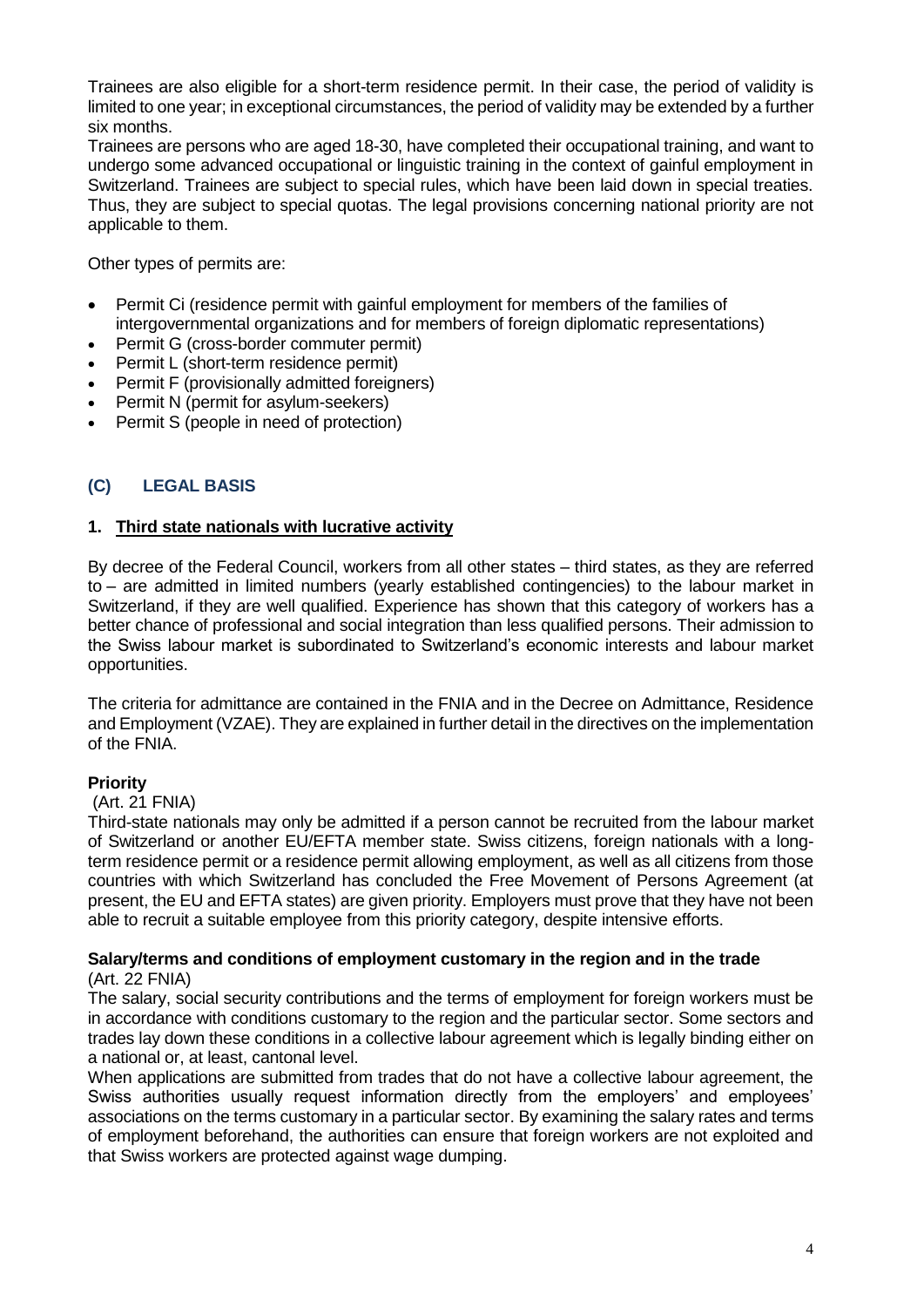# **Personal qualifications**

(Art. 23 FNIA)

Qualified employees will be admitted. "Qualified employee" means, first and foremost, people with a degree from a university or institution of higher education as well as several years of professional experience. Depending on the profession or field of specialization, other people with special training and several years of professional work experience may also be admitted.

## **Investors and/or entrepreneurs who create new job possibilities or help to preserve existing jobs may also be admitted.**

## **Accommodation**

(Art. 24 FNIA)

Foreign nationals may only be admitted for employment if they have suitable accommodation.

### **For further details and in depth information, please consult the State Secretariat for Migration, website [www.sem.admin.ch](http://www.sem.admin.ch/) . and www.admin.ch/opc/en/classifiedcompilation/20020232/index.html**

# **2. Third state nationals without lucrative activity**

Third-state (foreign) nationals without gainful activity are divided into the following three categories (purpose of stay in Switzerland), according to section 2, articles 27, 28, 29 (FNIA):

- Education and professional/educational specialization (art 27)
- Rentier (art 28)
- Medical treatments (art 29)

## **2.1 Education and professional/educational specialization (art 27 FNIA )**

Switzerland offers an important number of high-level universities recognized worldwide, as well as other private institutes. The following basic requirements have to be observed in order to be granted a student permission:

- Confirmation by the educational institution that the foreign national can be admitted (language knowledge, prior education in home country, etc.) (art 24 VZAE);
- Availability of adequate accommodation;
- Availability of sufficient financial means (art 23 VZAE);
- Departure from Switzerland seems guaranteed (art 23 VZAE)

The Swiss government website [www.ch.ch](http://www.ch.ch/) offers some information regarding the procedure to apply for a permit for educational purpose.

Parliament passed the Neirynck initiative on June 18, 2010, a parliamentary initiative aimed at amending article 21 of the Foreign Nationals Act. The amendment provides for foreign nationals graduating from a Swiss university-level institution to be on an equal footing with Swiss nationals when it comes to entering the Swiss labor market.

To find employment, foreign nationals who have earned a Swiss university-level diploma will be entitled to stay in Switzerland for **six more months** from the time of completing their education or postgraduate studies. Those who are successful in securing employment will be issued a work permit, provided the prospective position involves an activity of particular scientific or economic importance.

The amendment took effect on 1 January 2011.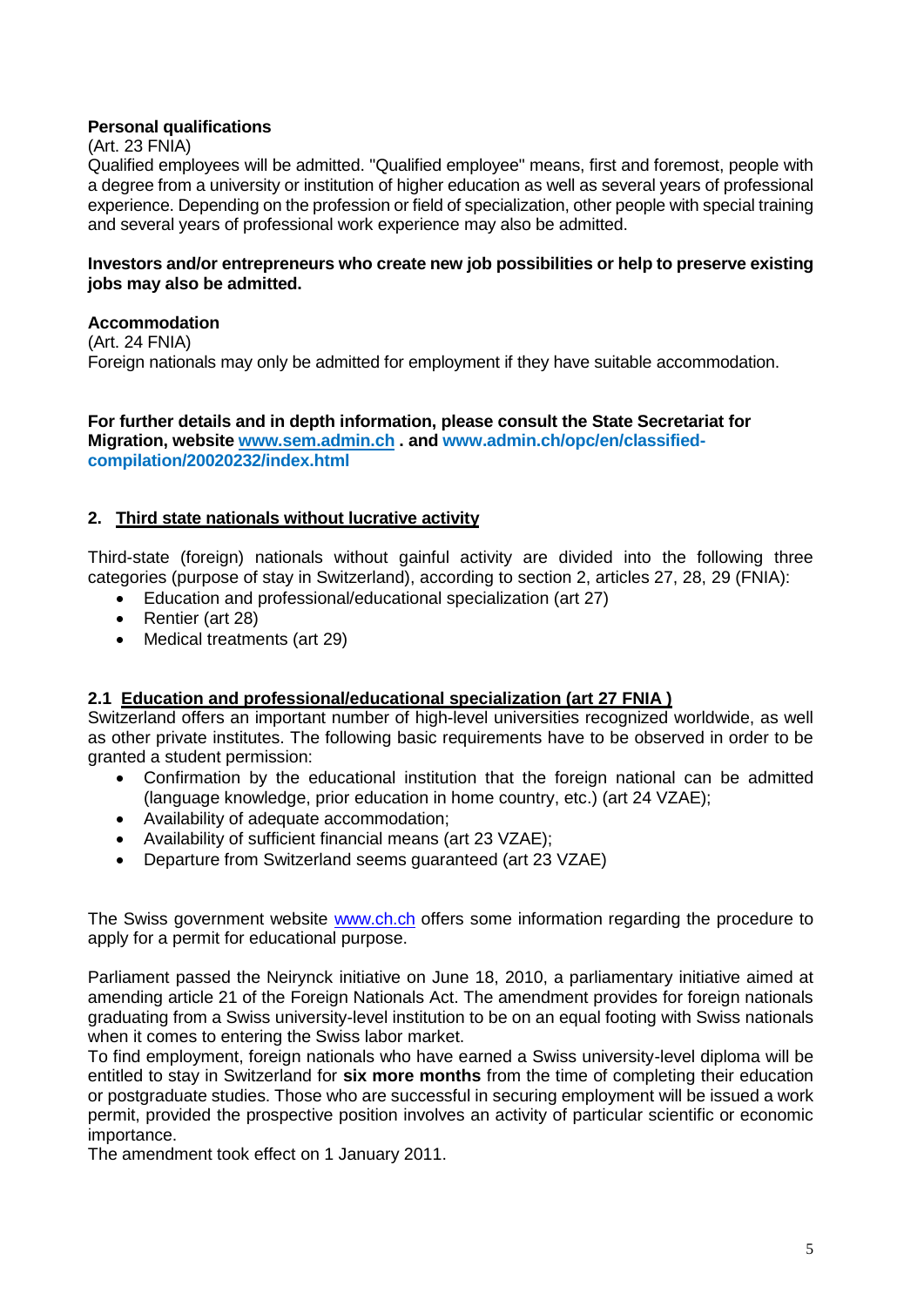# **2.2 Rentier (art 28)**

Article 28 FNIA defines the conditions under which a third state national without lucrative activity can be granted a residence permit. The following three criteria must be fulfilled cumulatively:

- Minimum age established by Federal Council. Article 25 of the Decree on Admittance, Residence and Employment (VZAE) defines the minimum age as being 55 years;
- Particular personal ties with Switzerland. Article 25 of the Decree on Admittance, Residence and Employment (VZAE) gives the following definition:
	- Previous long stays in Switzerland, namely for holidays, education or lucrative activity
	- Intense relationship to close relatives in Switzerland, namely parents, children, grandchildren or brothers and sisters

Article 25 also states that the applicant must not pursue any lucrative activity neither in Switzerland nor abroad, apart from the administration of his/her assets.

• Availability of sufficient financial means.

In case one or all of the above mentioned compulsory criteria are not met accomplished, the foreign national has the option to apply for a residence permit if he/she can be considered of high economical public interest (Art 30 FNIA). Article 32 VZAE defines inter alia the "important cantonal interest from a fiscal point of view" as high economical public interest. **Canton Ticino has defined a minimum taxable income of CHF 750'000**.

## **2.3 Medical treatments (art 29)**

Third state nationals may apply for residence permit for medical treatment subject to availability of sufficient financial means and guaranteed departure from Switzerland.

### **3. Family reunification principles**

The family reunification is aimed at enabling the cohabitation of the whole family and to assure certainty in law. Chapter 7, articles  $42 - 52$  of the Federal Act on Foreign Nationals (FNIA) respectively Chapter 6, articles  $73 - 77$ , regulate the principle of family reunification.

Prior to authorization, the competent offices have to be certain that the centre of family life is effectively established in Switzerland. This condition is considered to be met where both married parents with children being still in need of parental support live together on Swiss territory having at their disposal an adequate accommodation. Several cantonal authorities apply very strict criteria with regard to the definition of "adequate accommodation".

In the case of parents being formally or legally separated or divorced and one of the parents living abroad, family reunification is basically excluded unless particularly severe familiar circumstances require a subsequent reunification.

Article 42 FNIA states that third-state family members of Swiss citizens have the right to obtain or renew residence permit (B) only if they are in possession of a residence permit of long duration of a country with which Switzerland has entered into an Agreement of Free Movement of Persons. The category defined as "family members" include spouse, relatives in descendant line under 21 years of age or supported financially, own relatives and spouse's relatives in ascendant line supported financially.

A recent sentence of the Federal Court of Justice has rectified Article 42 paragraph 2 as follows: third-state national family members of a Swiss citizen are entitled to reside with the Swiss citizen in Switzerland independent from a long-term residency in an EU/EFTA country at the condition that they live together. The same principle is valid for an EU/EFTA citizen residing in Switzerland with third state family members.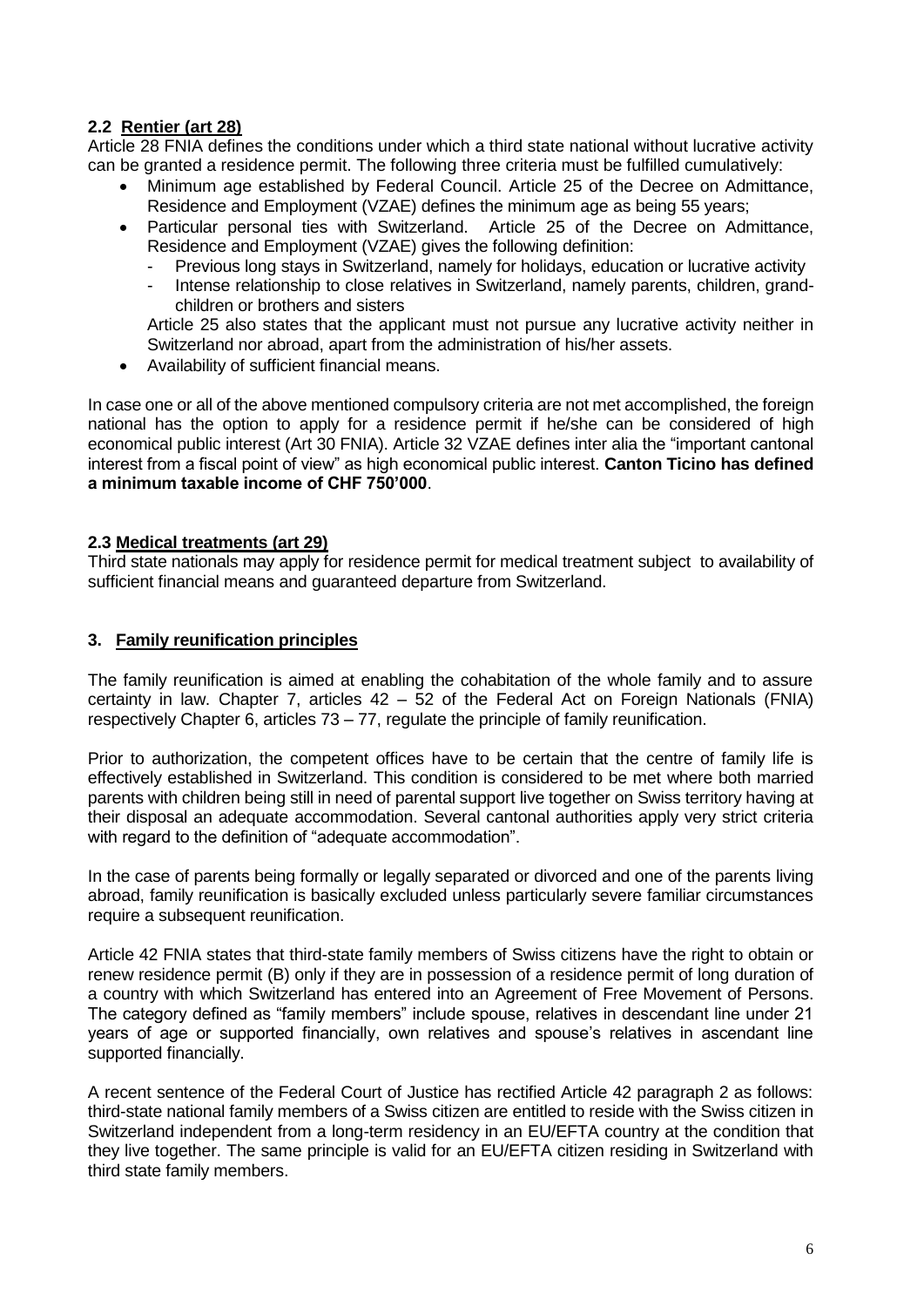Relatives in descendant or ascendant line (not children) might be given a residence permit if the petitioner guarantees their financial support or in the presence of a particularly serious case.

Third-state national spouses of a Swiss citizens have the right to obtain settlement/permanent residence permit (C) after five years of ordinary and uninterrupted residency in Switzerland. Children under 12 years of age have the right to obtain immediately a settlement/permanent residence permit, whereas children over 12 years old obtain a residence permit.

In order to guarantee the best possible integration opportunities, the family reunification must be completed within five years from the date of obtaining the residence permit. The time frame for children over 12 years old is reduced to 12 months.

Third-state nationals being granted a permit for educational purposes are entitled to family reunification provided that they have sufficient financial means and dispose of an adequate accommodation.

# **(D) ACQUISITION OF REAL ESTATE PROPERTY**

Generally speaking, the federal law of 16 December 1983 on the acquisition of real estate by persons abroad, restricts the acquisition of real estate in Switzerland by foreign individuals or Swissbased companies controlled by foreign individuals. As a rule, these categories of persons need an authorisation from the competent Cantonal authority.

Responsibility for enforcing the federal law of 16 December 1983 on the acquisition of real estate by persons abroad (the *Bundesgesetz über den Erwerb von Grundstücken durch Personen im Ausland*, also known as the "Lex Koller"), falls primarily upon the canton in which the real estate is located. The authority designated by the canton will decide whether or not a legal transaction requires authorisation and is also responsible for granting or refusing that authorisation. Authorisation is granted only if the conditions set out in the federal law and, if applicable, in cantonal implementation legislation, are met.

It must be stressed that ownership of real estate in Switzerland does not entitle a foreign person to a residence permit.

The following persons do not require authorisation to purchase real estate in Switzerland:

- Nationals of a Member State of the European Union (EU) or of the European Free Trade Association (EFTA) who live in Switzerland holding as a general rule a B permit (resident foreign nationals) or a C permit (settled foreign nationals),
- **Non-EU or EFTA** nationals holding a B residence permit if they live in Switzerland permanently;
- **Non-EU or EFTA** nationals entitled to settle in Switzerland (holding a C permanent residence permit);
- Swiss-based companies controlled by persons holding the above rights of residence or settlement;
- Cross-border commuters from EU or EFTA Member States holding a G permit (crossborder commuters) as a second home in the area of their place of work.

Third state nationals residing in Switzerland with a residence permit (B), are entitled to purchase a real estate property as their main residence.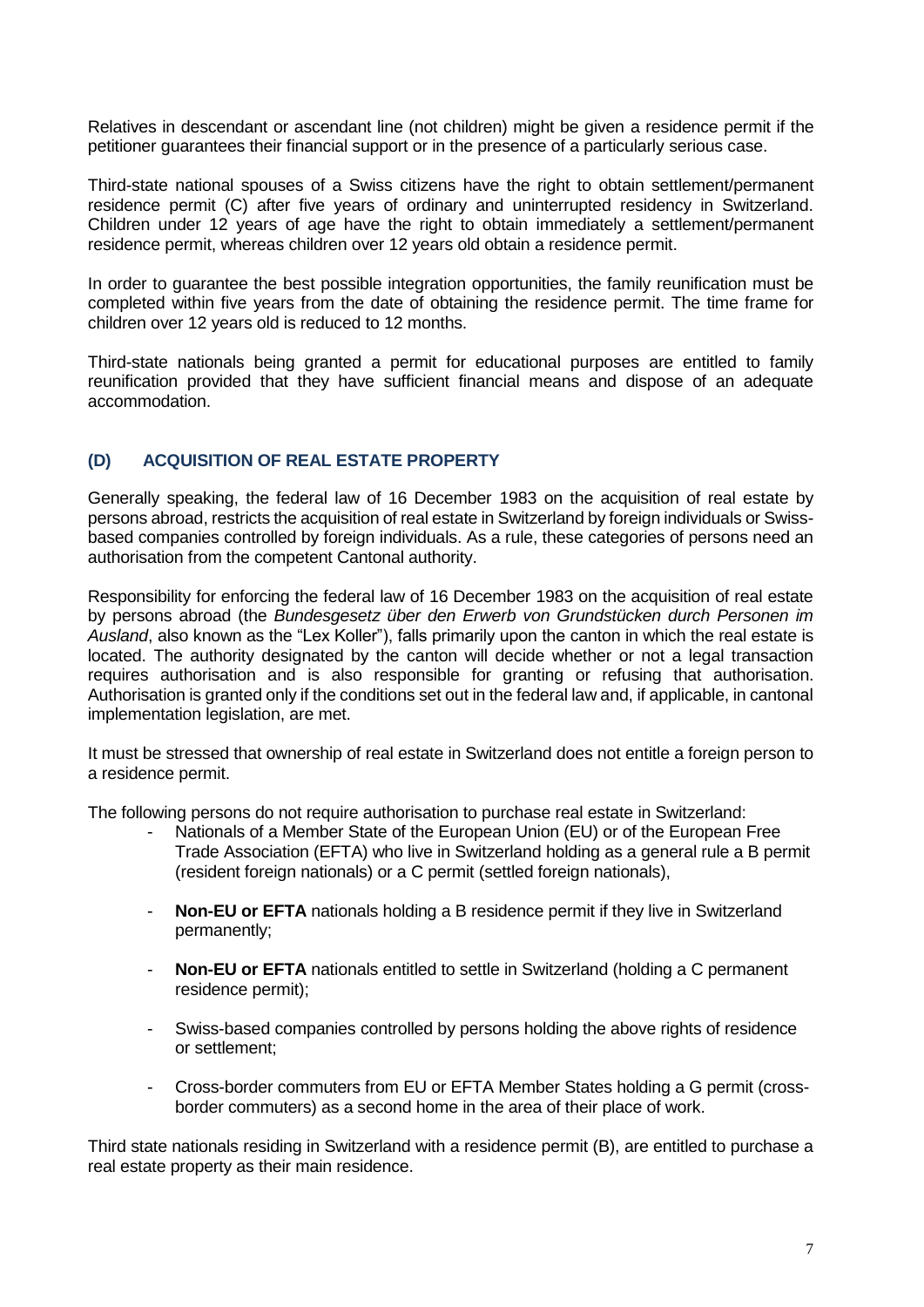The buyer is obliged to occupy the dwelling himself/herself. He/she is not authorized to rent it out to third parties even in part. The purchase of a main residence is exempted from an authorisation requirement only if bought in the buyer's own name.

Authorisation to purchase a holiday home (single-family dwelling or serviced apartment) may be granted under certain circumstances to foreign individuals. The dwelling must be in a place designated by the Cantonal authorities as a holiday resort. Moreover, every authorisation must be deducted from the annual quota assigned to the Cantons by the Confederation for holiday homes and serviced apartments. Holiday homes may not be let on an annual basis, but at most only periodically. The purchaser must be able to use them at an time for their designated purpose.

No permit is required for real estate that is used for the pursuit of a business activity, i.e. a professional, commercial or industrial activity (with the exception of land for the construction, trade or letting of housing). The concept of business activity is very broad. It applies not only to the traditional forms of trade, industry and commerce but also to the financial and services sectors. It therefore covers self-employed professionals such as IT specialists or hotel owners, as well as the operation of a trade or service centre and even industrial production. The acquisition of an interest in real estate companies engaged in the buying and selling of such properties is also possible. Residential property can also be acquired under the "business establishment" heading if it is necessary for business purposes (such as accommodation for caretakers or technicians whose permanent on-site presence is required) or if separation from the business property would be impractical or unreasonable.

More information can be found on the Federal Department of Justice and Police website: [http://www.ejpd.admin.ch.](http://www.ejpd.admin.ch./)

# **(E) TAX ISSUES**

### **General Overview of Swiss taxation for individuals**

Generally speaking, taxation on income occurs at three levels: federal, cantonal and municipal (Communal) and is assessed pursuant to the principle of self-declaration.

Wealth taxes are levied at cantonal and municipal level, not at federal level, and are calculated and charged separately from income tax.

Swiss residents are subject to worldwide taxation on income and wealth with the exception of real estate located outside Switzerland.

As a rule, capital gains are not subject to tax if realized on disposal of private movable assets, so capital gains on securities are for example fully tax exempted.

Natural persons who work as employees (with a B permit) are subject to tax at source on salary income, deducted directly by the employer, replacing the direct federal, cantonal and municipal taxes exclusively with regard to income tax on income from a lucrative activity. Any other type of income and any type of wealth must be declared separately. If the taxable amount reaches more than CHF 120'000 per year, a regular statutory assessment is made.

Natural persons without tax residency in Switzerland are subject to a limited tax liability (also at source) based on their economic affiliation, if they generate income (or deemed income) in Switzerland. This refers, inter alia, to managers of non-Swiss companies with a branch in Switzerland or a Swiss situated property owned by a foreign resident subject.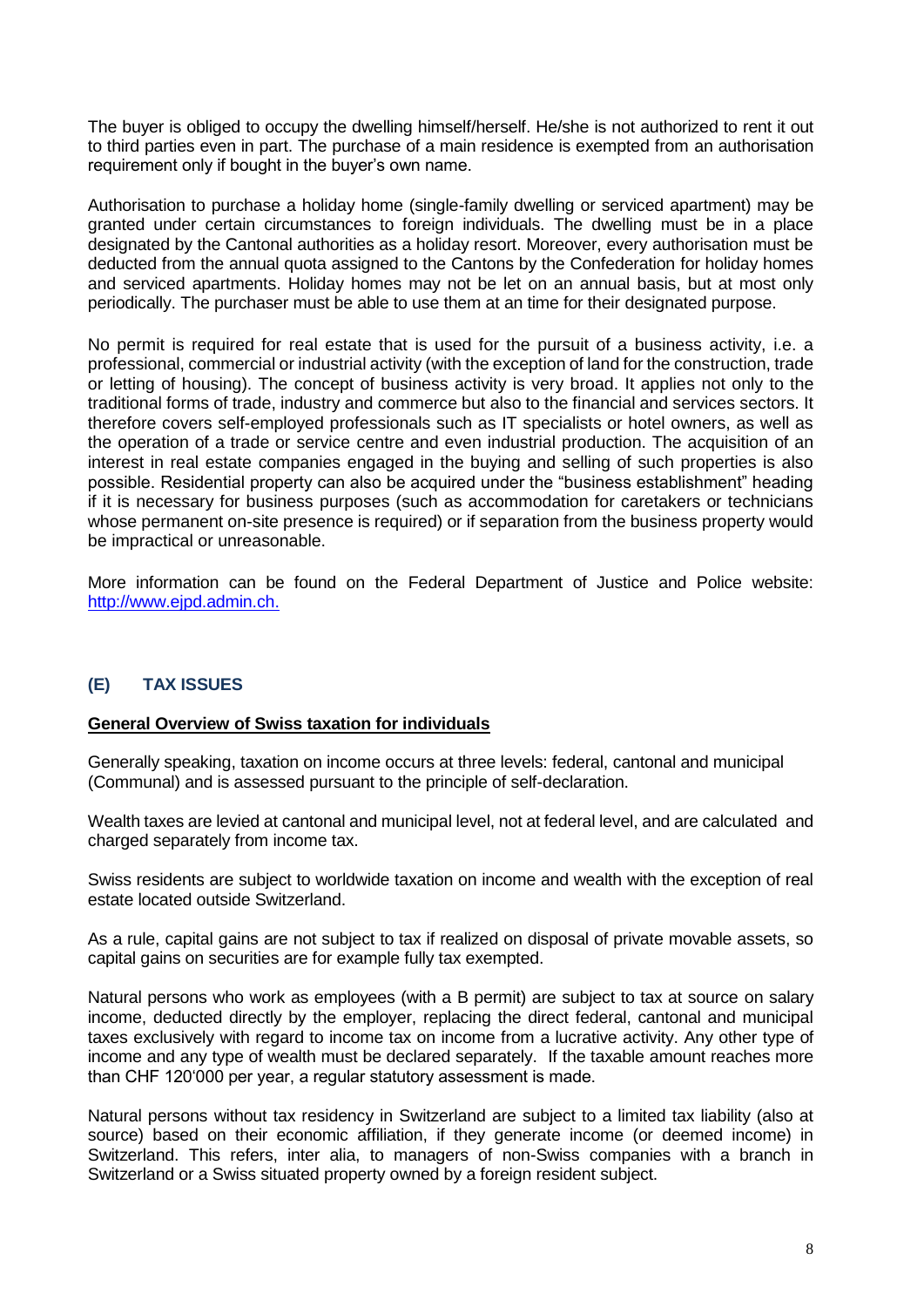Resident aliens who are not engaged in any gainful activity in Switzerland may be eligible for lump sum taxation based on deemed taxable income and wealth, which is a function of the living expenses the taxpayer incurs in Switzerland and worldwide. The tax due is, in principle, the higher of the tax ordinarily due on Swiss sourced income and wealth or the tax due on seven times the rental expense or the deemed rental income.

The minimum taxable income differs according to the Canton of choice: in Canton Ticino the minimum assessment basis for income tax is CHF 400'000 and the minimum assessment basis for wealth tax is

CHF 2 million for the tax period 2020. Canton Ticino applies a multiplicator of 5 to determine the taxable wealth basis, respectively if Swiss assets are higher, the higher between effective Swiss assets and minimum wealth of CHF 2 million.

To avoid or mitigate double taxation in Switzerland and abroad, Switzerland has entered double taxation agreements with more than 80 countries.

The maximum income tax rate at Federal level is 11.5% whereas Cantonal tax rates are progressive and vary strongly from canton to canton.

Ticino's tax policy places the canton in the Swiss average as regards to the fiscal burden compared to other cantons.

Moreover, Canton Ticino does not impose taxes on donations and succession in direct line.

### **Lump sum taxation system**

Lump-sum taxation is a special tax regime whereby Swiss income tax is levied on the basis of worldwide expenses (i.e. standard of living) rather than on taxable income. In practice, the amount which serves as the basis of taxation is negotiated with competent authorities. The amount of tax payable must however not be lower than the wealth tax due on certain Swiss assets and the income tax, which would be due on certain Swiss-source income, as well as income for which a partial or total reduction of foreign taxes is requested by virtue of a tax treaty. A so-called control calculation must, therefore, be made on an annual basis. Of course, no personal deductions or allowances are allowed.

A taxpayer assessed under the lump sum system may choose to change to ordinary taxation, but not vice-versa. The tax law does not consider the possibility of returning back to the lump sum taxation system.

## **Prerequisites:**

The basic prerequisite for lump-sum taxation is that the person concerned must not pursue a gainful activity in Switzerland. The term "gainful activity" includes all activity deriving from any kind of profession in Switzerland, including therefore artists, scientists, inventors, sportsmen/women or directors of a Swiss company. This type of taxation is available to foreign nationals who make Switzerland their fiscal residence for the first time or after at least 10 years outside the country. Foreigners enjoy this right indefinitely or until they start a lucrative activity or apply for Swiss nationality. Spouses must both fulfill all conditions (including no double Swiss citizenship) in order to enjoy lump sum taxation.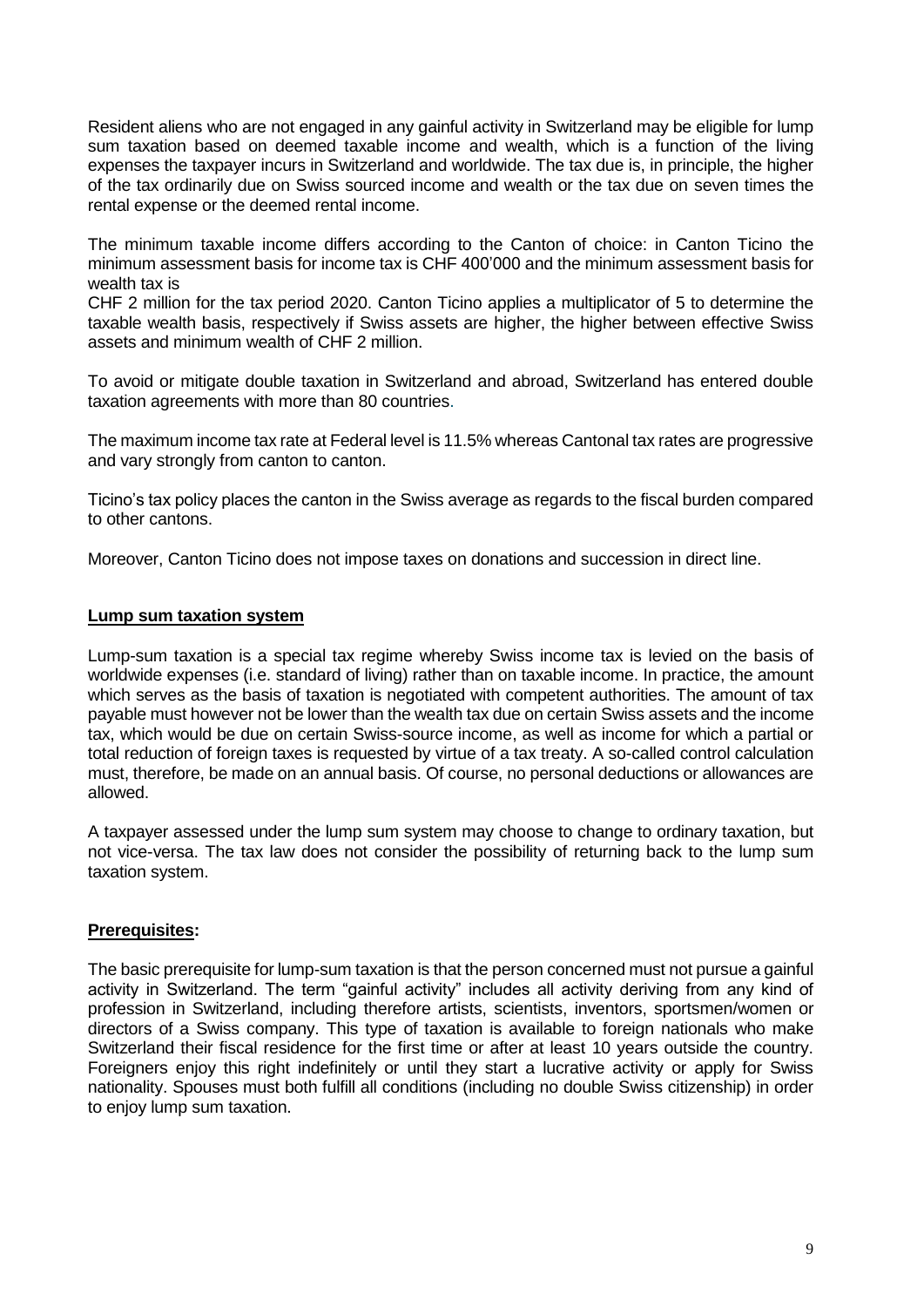# **Calculation of standard of living:**

Under lump sum taxation, the basis of taxable income is calculated on annual expenses incurred by the taxpayer in Switzerland and worldwide for himself/herself and his/her family living in Switzerland, depending financially from the taxpayer.

Expenses for the following items are taken into consideration:

- Food and clothing;
- Housing (including heating, cleaning, garden maintenance, etc);
- Employees paid in cash or kind:
- Further education, leisure activities, sports, journeys, vacations, cures, etc.;
- Expensive domestic animals such as horses;
- Cars, boats, yachts, aeroplanes, etc.,
- All other expenses linked with the standard of living.

This calculation is usually negotiated with the tax administration in the canton in which the taxpayer wishes to become resident. However, the Swiss government has fixed a minimum amount upon which the calculation of the standard of living must be based:

- If the taxpayer has rented an apartment, minimum taxable income is deemed to be **seven** times the annual rent paid, excluding heating costs.
- If the taxpayer is the owner of a real estate, minimum taxable income is deemed to be **seven** times the annual rental value as determined periodically by the competent tax administration.
- For other taxpayers, the lump sum will be fixed on at least **three** times the annual amount for lodging and food.

### **Lump sum taxation for third state nationals - calculation examples for Canton TICINO**

Third-state nationals intending to take up Swiss tax residency under the lump sum taxation system must consider the following important distinction:

**Rentiers according to art. 28 FNIA/art. 25 VZAE:** rentiers meeting cumulatively the requirements set out in article 28 FNIA/article 25 VZAE (minimum age 55, strong personal ties with Switzerland, no lucrative activity neither abroad nor in Switzerland) might apply for a residence permit (B) being assessed under the lump sum taxation system with a minimum taxable income of CHF 400'000 and taxable wealth of CHF 2 million valid for tax year 2020 in Canton Ticino. Overall taxes due (federal, cantonal, communal) amount to approximately

CHF 139'000 for a single person resident in Lugano respectively to approximately CHF 135'000 for a married couple resident in Lugano. The same minimum taxable income applies to EU/EFTA citizens assessed under the lump sum taxation system.

**Rentiers according to art. 30 FNIA/art. 32 VZAE: rentiers not meeting cumulatively all** conditions defined in art. 28 FNIA might apply for a residence permit (B) according to art. 30 FNIA/art. 32 VZAE as being of notable fiscal interest for the Canton. Canton Ticino has defined the notable fiscal interest with a **minimum taxable income of CHF 750'000 since 2014**. This category of foreign nationals therefore will be assessed with a minimum taxable income of CHF 750'000.00 and since 01.01.2016 with a minimum taxable wealth of CHF 3'750'000 resulting in an overall tax burden in Canton Ticino of approximately CHF 286'000 for singles resident in Lugano, respectively approximately CHF 280'000 for a married couple residing in Lugano.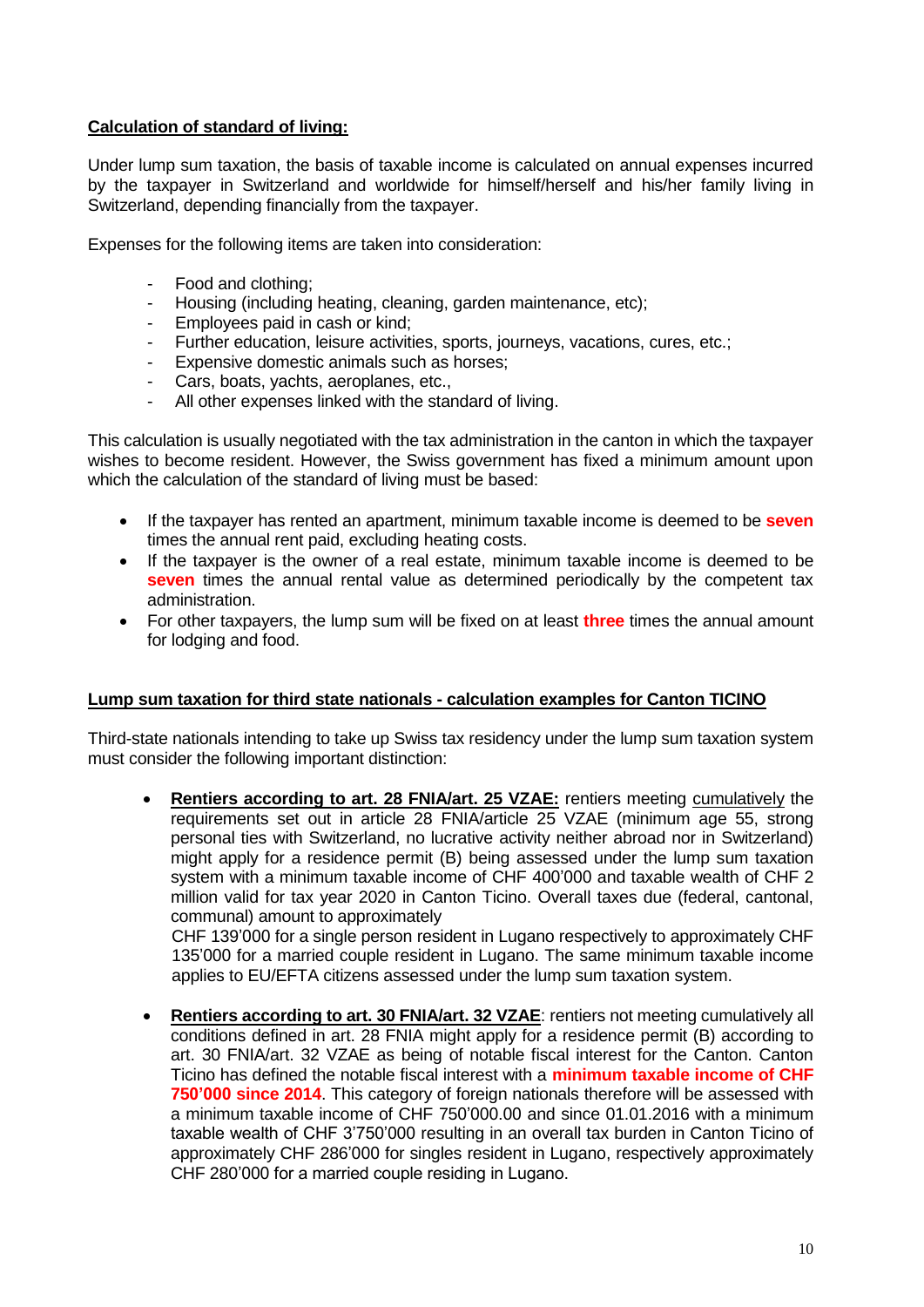# **(F) OTHER ISSUES**

### **Customs Regulations**

Basically, personal belongings can be imported into Switzerland without paying VAT and customs duty subject to having personally used the objects for at least six months prior to moving.

Brand new objects cannot be imported tax-free. It is, therefore, recommended to have purchase invoices ready to be shown wherever possible.

According to Swiss custom regulations, personal belongings can be imported, free of VAT and customs duty, within 18 months of transfer of domicile and may be moved in several steps, always within the time frame of 18 months. Once this deadline is elapsed, Swiss VAT and customs duty is charged.

A detailed inventory with all and every object to be imported into Switzerland, indicating type of object, value, quantity and weight, is to be prepared and presented at the Customs. The objects which will be moved into Switzerland later must be indicated separately giving approximate indication of the date of move.

Indicative values might be taken from insurance policies (i.e. for paintings or other valuable objects). Weight indications might be given by the removal company.

### Cars

Vehicles imported as so-called "household effects" (moving definitively to Switzerland) are admitted free of duty (exemption from customs duty, vehicle tax and VAT) if the person importing the vehicle furnishes proof that he/she has used it for at least six months before taking up residence in Switzerland.

The following documents have to be presented at the Customs office:

- vehicle licence
- passport or identity card
- invoice or purchase contract
- declaration/ application for clearance of household effects
- a document furnishing proof of the change of domicile (residence permit, etc.)
- After entering Switzerland, it is compulsory to report your vehicle to the Motor Vehicle Control Office for a technical test.

### **Driving**

#### Driving licence:

The foreign driving licence has to be converted into a Swiss driving licence by presenting an application to the Cantonal Motor Vehicle Control Office during the first 12 months after arrival in the country.

The following documents have to be presented:

- the duly completed and signed application for the issue of a driving licence
- proof of identity (passport or identity card)
- original driving licence
- two recent photos (in colour and in passport format)
- residence permit
- a certificate from the optician.